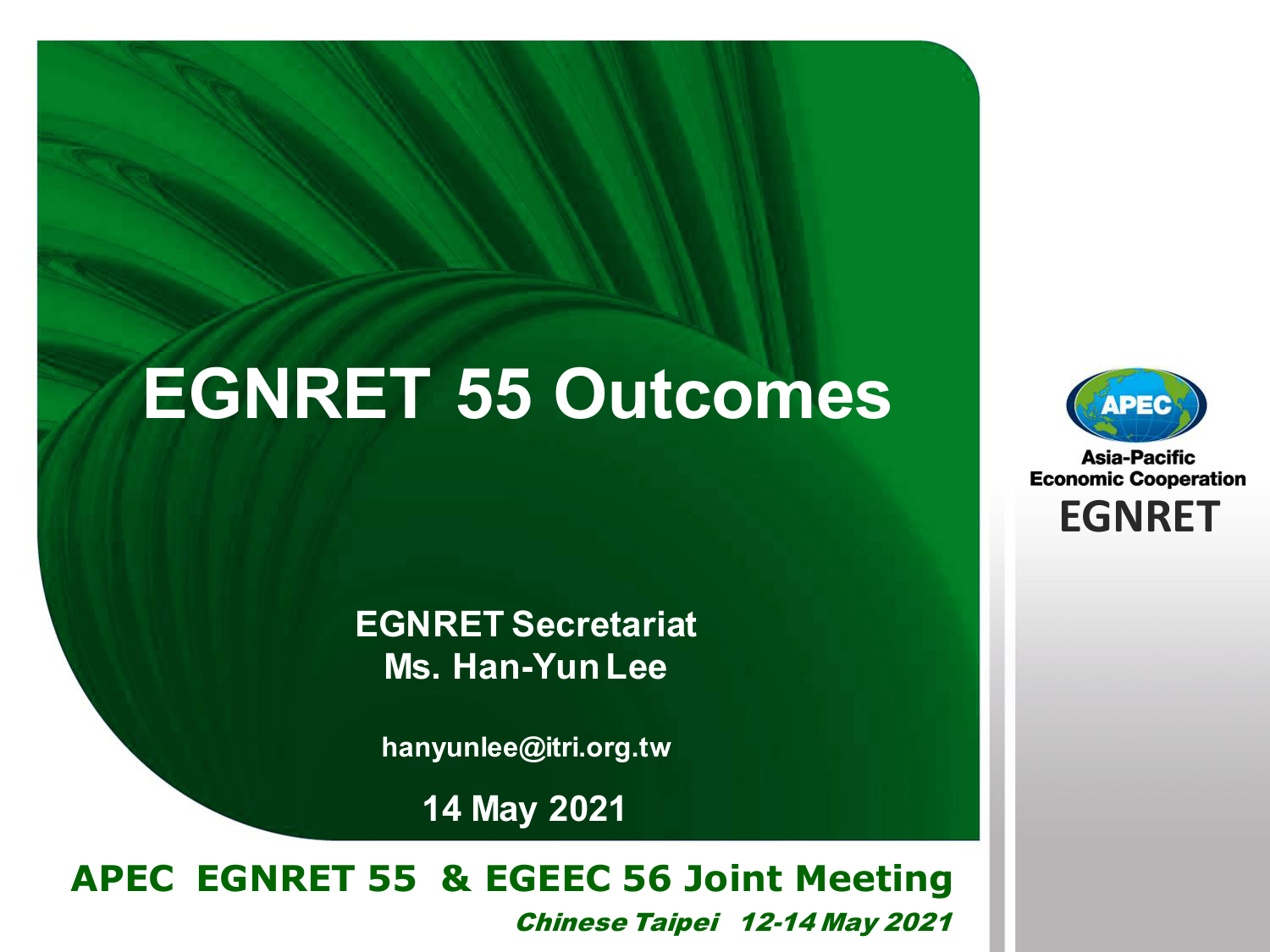

*Participating Economies*

**Economies (8)**:**Canada; China; Hong Kong, China; Japan; Republic of Korea; Chinese Taipei; Thailand; The United States**

*Invited Presentation*

**Global Energy Storage Program (GESP) Presented by Mr. Daniel Morris, CTF/SREP Coordinator, Climate Investment Funds, World Bank**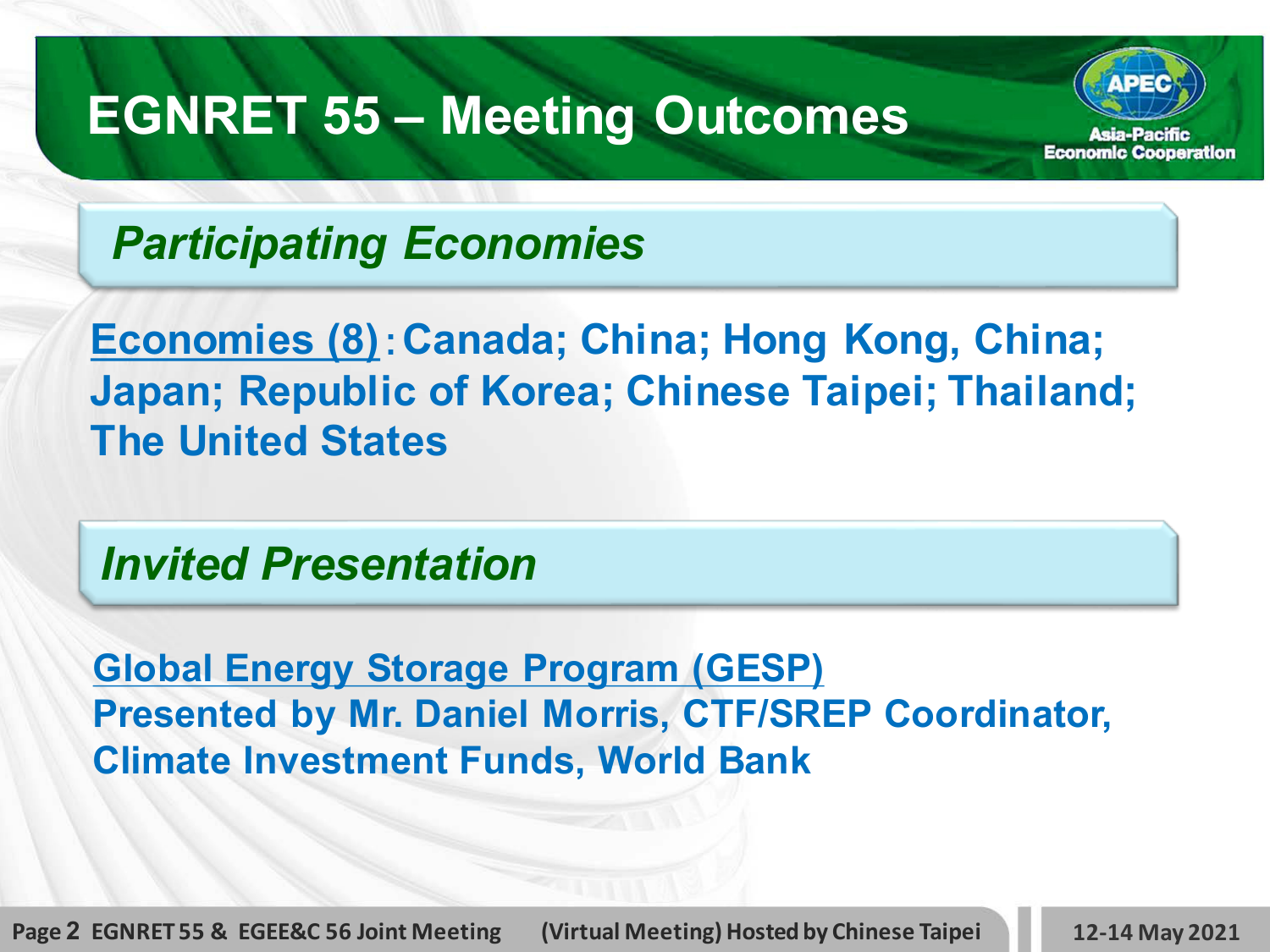#### **Project Updates (11)**

|                                 | No.                                 | <b>Project Name</b>                                                                                                                                 |
|---------------------------------|-------------------------------------|-----------------------------------------------------------------------------------------------------------------------------------------------------|
| China                           | <b>EWG 04 2020S</b>                 | Innovative Approaches for Scaling-Up Renewable Energy Deployment in APEC Region                                                                     |
| <b>Chinese</b><br><b>Taipei</b> | CN                                  | Empowering Indigenous Social Awareness on Renewable Energy and Increasing<br>Inclusion Sustainability for Green Recovery in APEC Regions            |
|                                 | Project under<br><b>APEC Review</b> | Utilizing renewable energy certification to facilitate APEC regional renewable energy<br>growth                                                     |
| <b>Thailand</b>                 | CN                                  | Achieving Carbon Neutrality through Bio-Circular-Green Economy Principle                                                                            |
|                                 | EWG 03 2020A                        | Integrating electrical vehicles and solar rooftop PV in electricity distribution systems with<br>continued performance of distribution transformers |
|                                 | EWG 04 2019A                        | Exploring Co-Benefit Opportunities for Renewable Energy and Energy Efficiency Projects<br>in the APEC Region                                        |
|                                 | <b>EWG 11 2019A</b>                 | Accommodating Disruptive Technology into RE&EE Policies for Energy Security                                                                         |
| <b>USA</b>                      | CN                                  | Lessons learned on resiliency and uptake of variable energy resources from islanded<br>grids that support APEC clean energy goals                   |
|                                 | Project under<br><b>APEC Review</b> | APEC Clean Energy Purchasing and Decarburization Workshop                                                                                           |
|                                 | EWG 03 2020S                        | The Role of Integrated Distribution System Planning in Maximizing the Use of Distributed<br>Energy Resources and Resiliency in the APEC Region      |
|                                 | <b>EWG 06 2019A</b>                 | APEC Workshop on University Collaboration to Support Data Gathering and Analysis in<br>Energy Efficiency and Renewable Energy                       |

**Page 3 EGNRET 55 & EGEE&C 56 Joint Meeting (Virtual Meeting) Hosted by Chinese Taipei 12-14 May 2021**

**APEC** 

**Asia-Pacific Economic Cooperation**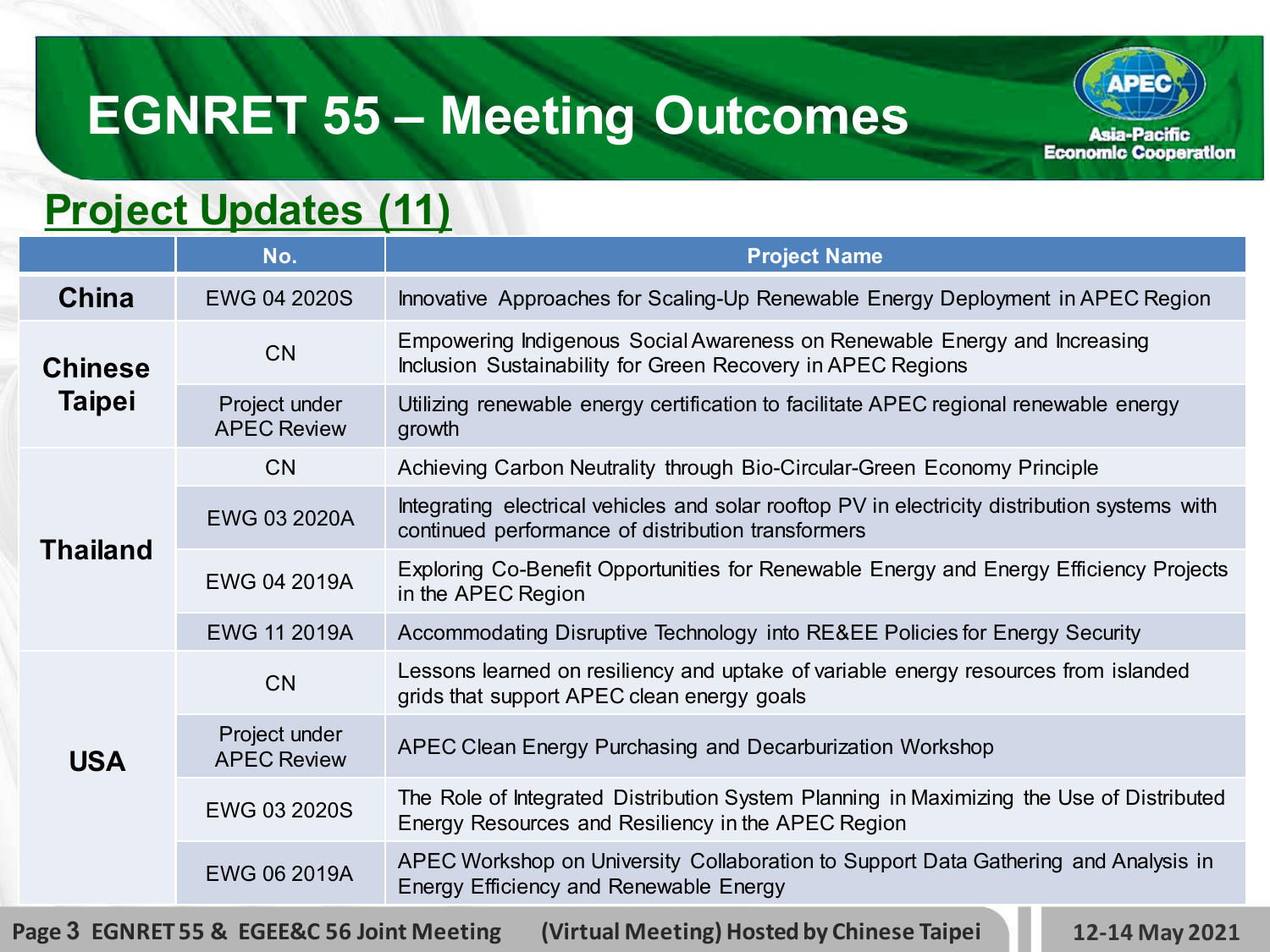*Meeting Theme: Renewable Energy Updates* 

**Presentations (6)**:

**Hong Kong, China; Japan; Chinese Taipei; Thailand; USA; APERC**

*Discussion: Key Areas for Collaboration with APEC Expert Groups and other Cross Fora*

**Joint Meeting**

■ **EE & RE Projects and Workshops** 

**Page 4 EGNRET 55 & EGEE&C 56 Joint Meeting (Virtual Meeting) Hosted by Chinese Taipei 12-14 May 2021**

Asia-Pacific **Economic Cooperation**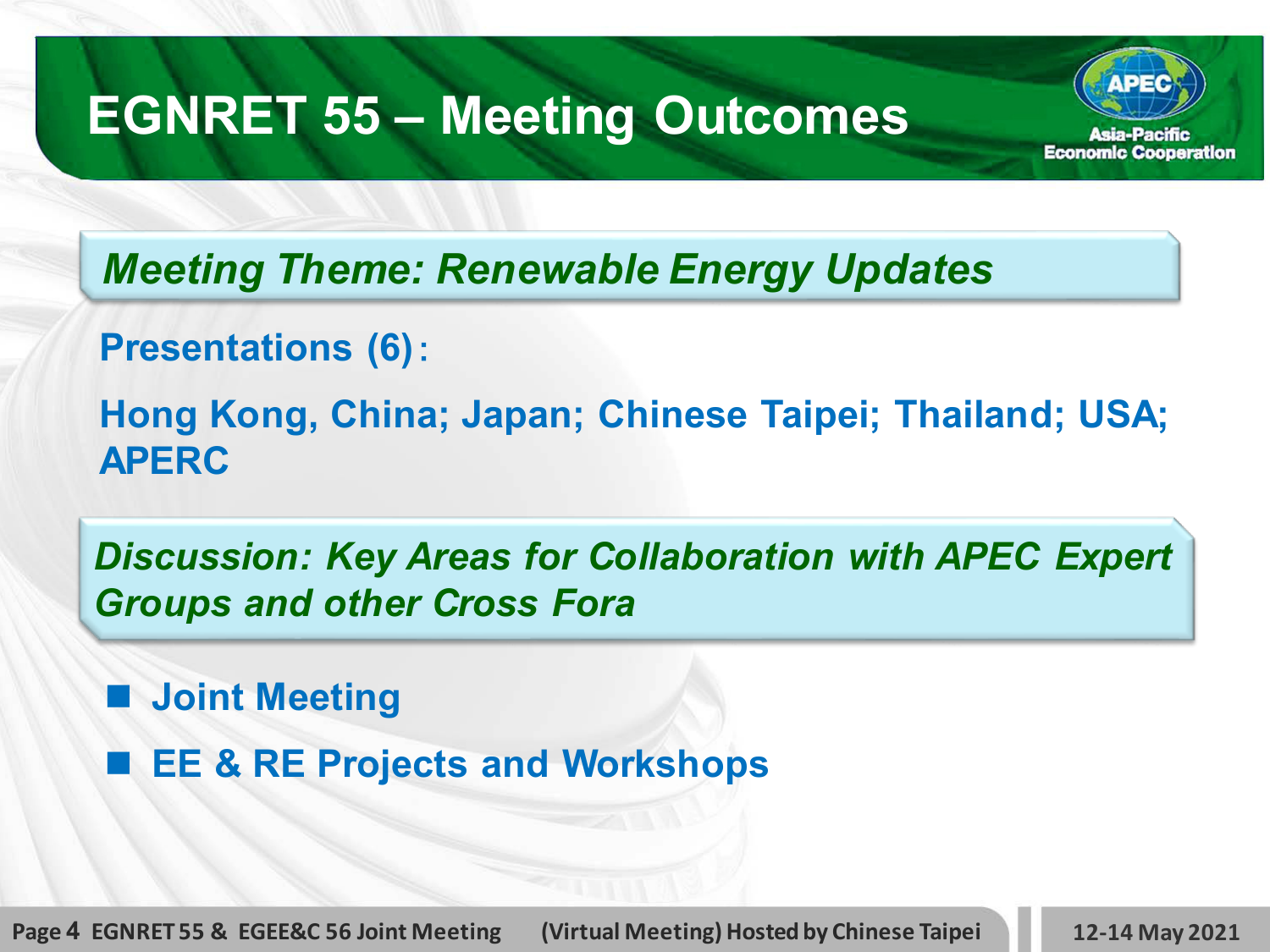#### Asia-Pacific **Economic Cooperation**

### *Administration*

- The revised ToR has been discussed by EGNRET **members.**
- **EGNRET 56 Meeting will be held next year.**
- Thailand is willing to host the next EGNRET meeting **as Joint Meeting with EGEEC.**